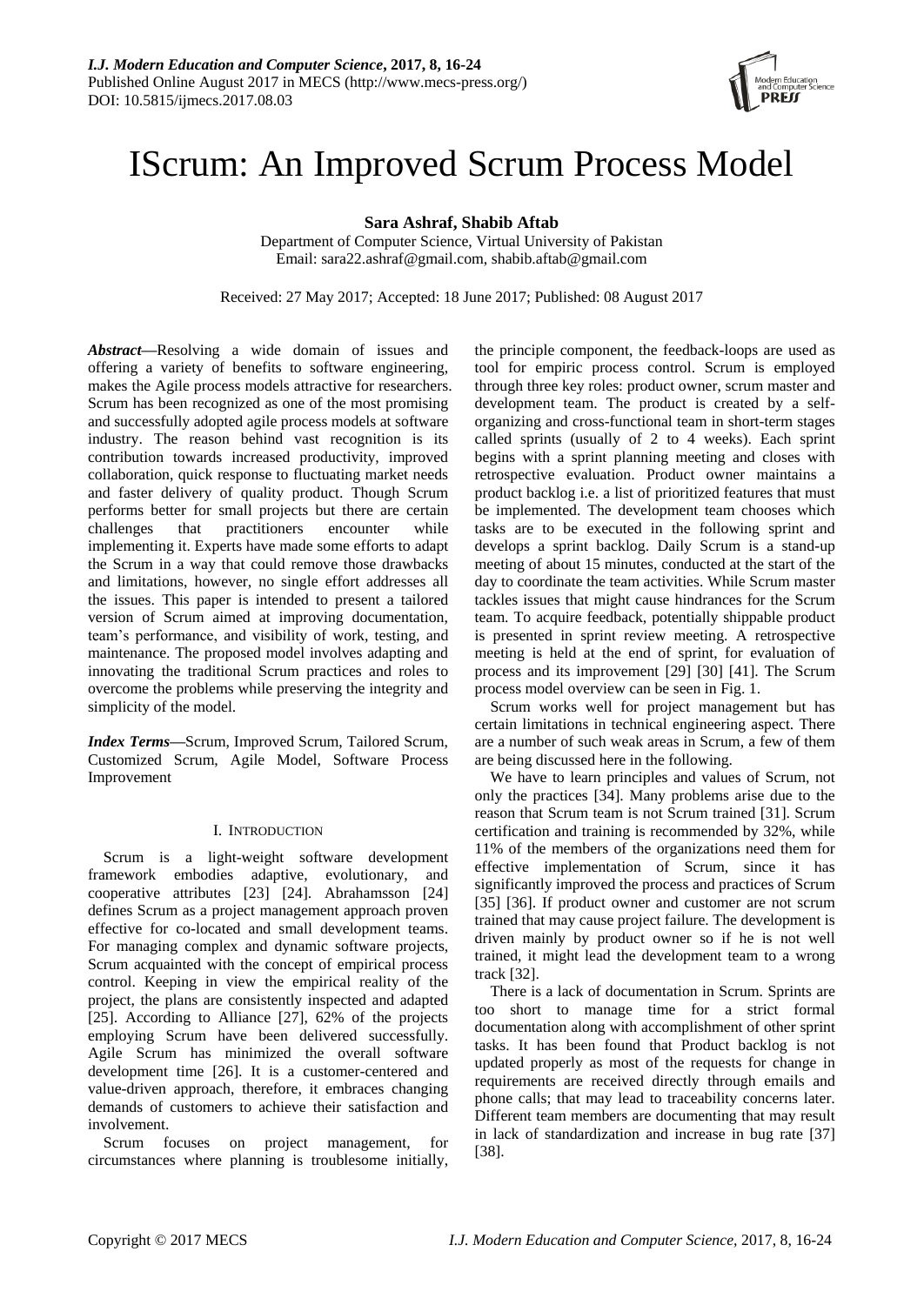

Fig.1. Scrum process overview [30]

During sprint, changes cannot be made. No customer or product owner intervention is allowed during sprint. Lack of visibility of work is also encountered in Scrum. (1) It is hard to perceive what alternate groups are doing at any given time, multiple tasks are running in parallel, which makes it hard to know who is doing what undertaking; (2) a considerable measure of undertaking functionalities are not in a state of coherence since conditions from different groups are not unique; and (3) there is not much time for everyone in the team to experience all tasks and request data about their assigned task inside and outside the group [33].

The quality of software might suffer due to inadequate communication between development team and QA engineers. Moreover, there is lack of explicit Regression testing in Scrum, reason is again lean practices. Also during a sprint, the code written should be debugged and tested.

It is difficult to implement Scrum model in maintenance area. Since, maintenance can't be sorted out into sprints; and involves separation of tasks rather than their interaction and a common goal like in development phase. Maintenance groups regularly work with various clients who are far from site, and rarely communicate face-to-face [28].

Rest of the paper is structured as: Section II covers contemporary researcher's work to evolve the Scrum or to integrate it with other software models. Section III defines the problem statement. Section IV includes the proposed model. And, Section V concludes the paper.

# II. RELATED WORK

Keeping in view the strengths and weaknesses, the researchers keep on experimenting with the Scrum. Some introduced new practices and new roles in it, some have evolved the existing one while others have integrated other software process models with it.

Sharma and Hasteer [1] reviewed the literature and analyzed the current state of Scrum during past five years (i.e. 2010-2015) in terms of popularity, adoption, and evolution. They referred to survey reports and reviewed

thirty papers published during this period. They found that the researchers and software industry are more inclined towards integration and adoption of Scrum respectively as compared to any other software process models.

Larusdottir *et al.* [2] and [39] proposed to incorporate the user-centered systems design (UCSD) activities and practices with Scrum to improve collaboration with users, users experience and usability throughout the software development. Gupta *et al.* [3] have transformed the Scrum by integrating some of the innovative practices into it. They studied the globally distributed product and analyzed the impact of evolved practices on code quality, cost, product early reach to market, and scaling up of new users.

Wangenheim *et al.* [4] explored the benefits of teaching Scrum in academic institution for undergraduate program. They developed a simulated learning game intended to develop the skill and experience among the participating students. The authors established that education of Scrum is vital for improving collaboration among teams, cohesiveness, and their productivity.

Jha *et al.* [5] implemented a hybrid model in which they integrated waterfall model with traditional Scrum as well as proposed some practices to beat the challenges confronted during implementation of hybrid model.

Park *et al*. [6] proposed a mechanism to structure the practices of Scrum model. They discussed how Scrum practices can be expressed using Essence kernel and language that is accepted as a standard for making and endorsing software engineering methods by Object Management Group.

Darwish and Megahed [7] proposed how Requirements Engineering (RE) practices and techniques can be fused into Scrum, and also discussed the challenges encountered in this regard. There is no mechanism or tool in Scrum that can assure process conformance through concrete feedback, to deal with this challenge

Matthies *et al.* [8] presented a tool ScrumLint that analyses the development artifacts. According to the authors the feedback collected through such tool can improve the workflows and overall process measurement.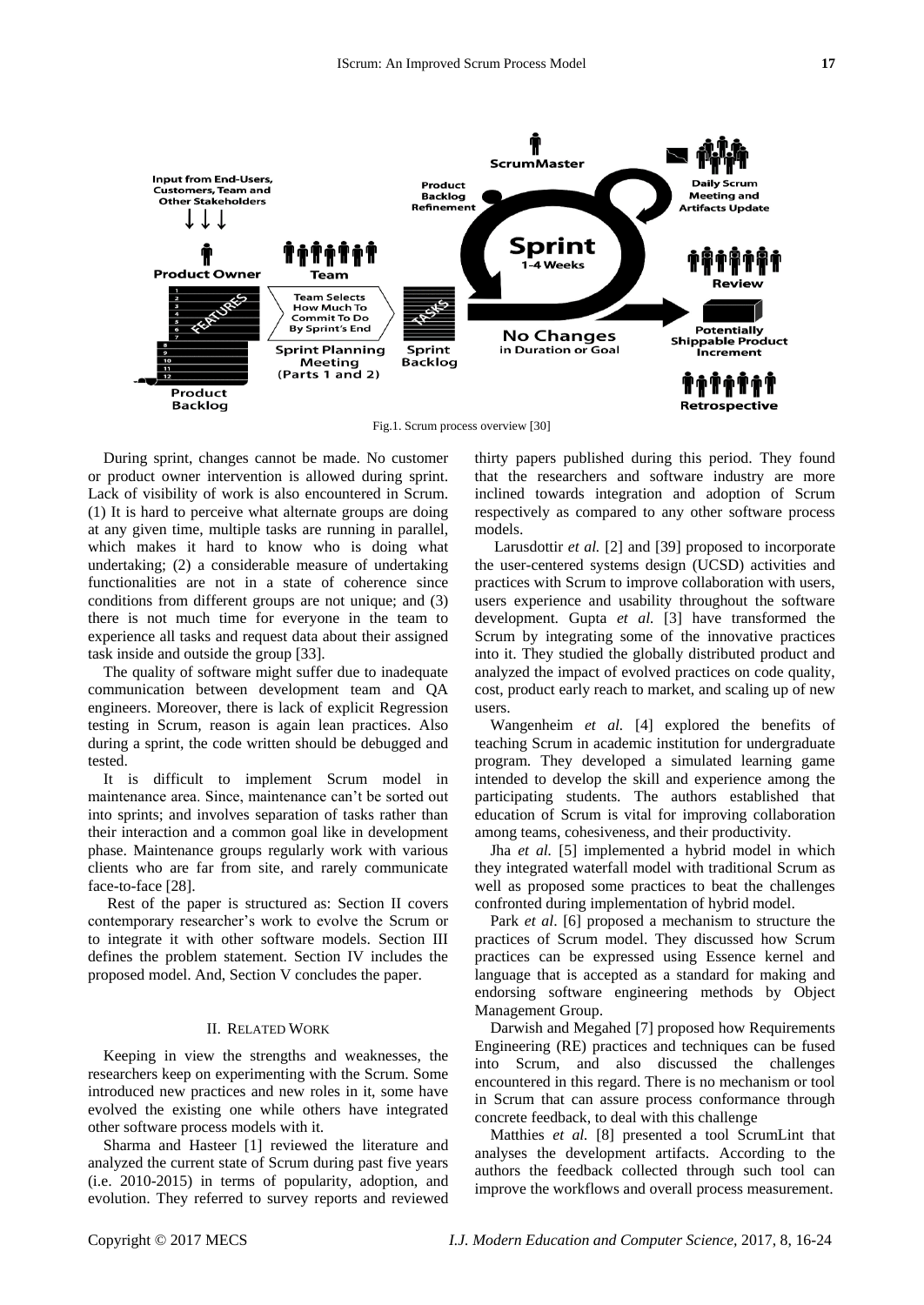#### Table 1. Summary of the related work

| Title                                                                                                                                                                    | Limitations                                                                                                                                                                                                                       |
|--------------------------------------------------------------------------------------------------------------------------------------------------------------------------|-----------------------------------------------------------------------------------------------------------------------------------------------------------------------------------------------------------------------------------|
| A Comprehensive Study on State of Scrum Development<br>$\lceil 1 \rceil$ .                                                                                               | Reviewed the research of evolving Scrum but not analyzed the work based on<br>integrating Scrum with other software process models.                                                                                               |
| A license to kill-Improving UCSD in Agile development<br>$\lceil 2 \rceil$ .                                                                                             | The proposed guidelines are too generic and don't specify how to employ them.<br>Providing no practical implications.                                                                                                             |
| Pragmatic Scrum Transformation: Challenges, Practices<br>& Impacts During the Journey A case study in a multi-<br>location legacy software product development team [3]. | Proposed model lacks the practices for improving the visibility of tasks to the<br>management. No way to deal with issues arising during sprint. Furthermore, the<br>practices for improving team performance are also neglected. |
| SCRUMIA-An educational game for teaching SCRUM<br>in computing courses [4].                                                                                              | Results of the assessments lack generality, hence are applied to a restricted<br>domain (courses by a single instructor within same university).                                                                                  |
| Scaling Agile Scrum Software Development: Providing<br>Agility and Quality to Platform Development by<br>Reducing Time to Market [5].                                    | Though have better results for large and distributed projects but not optimal for<br>small projects.                                                                                                                              |
| Scrum powered by Essence [6].                                                                                                                                            | No practical evidence is provided to analyze the results, the graphical<br>representation of work at each stage of process may increase documentation<br>overhead.                                                                |
| Requirements Engineering in Scrum Framework [7].                                                                                                                         | The paper doesn't address how to resolve the issues that arise during RE phases<br>when applied in Scrum.                                                                                                                         |
| ScrumLint: Identifying Violations of Agile Practices<br>Using Development Artifacts [8].                                                                                 | The tool is implemented in controlled environment with limited performance<br>measuring parameters and metrics.                                                                                                                   |
| Enhancements in scum framework using extreme<br>Programming practices [9].                                                                                               | The proposed model is not tested and validated in real practical settings.                                                                                                                                                        |
| An experience in blending the Traditional and Agile<br>methodologies to assist in a small software development<br>project [10].                                          | The blended approach increased the time required for planning and testing. Also,<br>do not provide the evidence for applying with diversity of teams.                                                                             |
| Towards an Agile Requirements Engineering Process<br>Combining HERMES 5 and SCRUM [11].                                                                                  | The combined approach solves RE problems but drops the agility in this phase<br>while dealing with complex projects.                                                                                                              |
| An integrated document management system for<br>managing self programme accreditation using Scrum<br>approach [12].                                                      | For academic quality assurance system, support for document management is<br>quite limited.                                                                                                                                       |
| A Synchronous Agile Framework Proposal Combining<br>Scrum and TDD [13].                                                                                                  | The proposed model needs to be validated in industry for confirming the claimed<br>benefits.<br>It does not address the team composition and structure. Tools and techniques for<br>testing are also not specified.               |
| A Hybrid Agile model using SCRUM and Feature<br>Driven Development [14].                                                                                                 | The model SCR-FDD is validated only with a single controlled setting, large-<br>scale implementation is required to justify the potential.                                                                                        |
| Software Quality Assurance in Scrum: The need for<br>concrete guidance on SQA strategies in meeting user<br>expectations [15].                                           | Recommended techniques and training may increase overhead and complexity for<br>organization.                                                                                                                                     |
| Hybrid fuzzy-ontological project framework of a team<br>work simulation system [16].                                                                                     | The applicability of the given model can be assessed accurately only if the whole<br>SPSM design process is first closed. Data for team members' selection was not<br>provided.                                                   |
| Agile for large scale projects-A hybrid approach [17].                                                                                                                   | For deployment phases, better approaches are desirable. Range of implementation<br>is limited, validated in a single organization.                                                                                                |
| Scrum and Embedded Software Development for the<br>Automotive Industry [18].                                                                                             | No experimental evidence that could support the said approach in real product<br>development project.                                                                                                                             |
| ScrumS: a model for safe agile development [19].                                                                                                                         | Involves documentation overhead and intensive testing to test security. Scrum<br>team training with modified infra-structure is pre-requisite.                                                                                    |
| Review-Scrum (R-Scrum) Introduction of Model Driven<br>Architecture (MDA) in Agile methodology [20].                                                                     | Risk factor is not mitigated, testing process requires further refinement.                                                                                                                                                        |

Scrum lacks engineering practices that is why researchers are motivated to incorporate such practices from other models. Ramadan [9] presented an Enhanced Scum framework by combining the best practices of XP into Scrum. The author elaborated the framework with a comprehensive set of guidelines for accomplishing each activity of traditional Scrum starting from preparing product backlog to delivering an increment and sprint retrospective. Also, elaborated how to incorporate the selected XP practices and validated through a survey.

Singhto and Denwattana [10] implemented a hybrid model, a blend of traditional waterfall model and agile Scrum for a small software development project. They achieved success in terms of user satisfaction, meeting deadlines and timely delivery. It also solved poor design problems. Schar at al. [11] implemented a combination of HERMES 5 a sequential process model and the Agile Scrum model with the principle focus on requirements engineering. The Scrum process model lacks explicit security practices.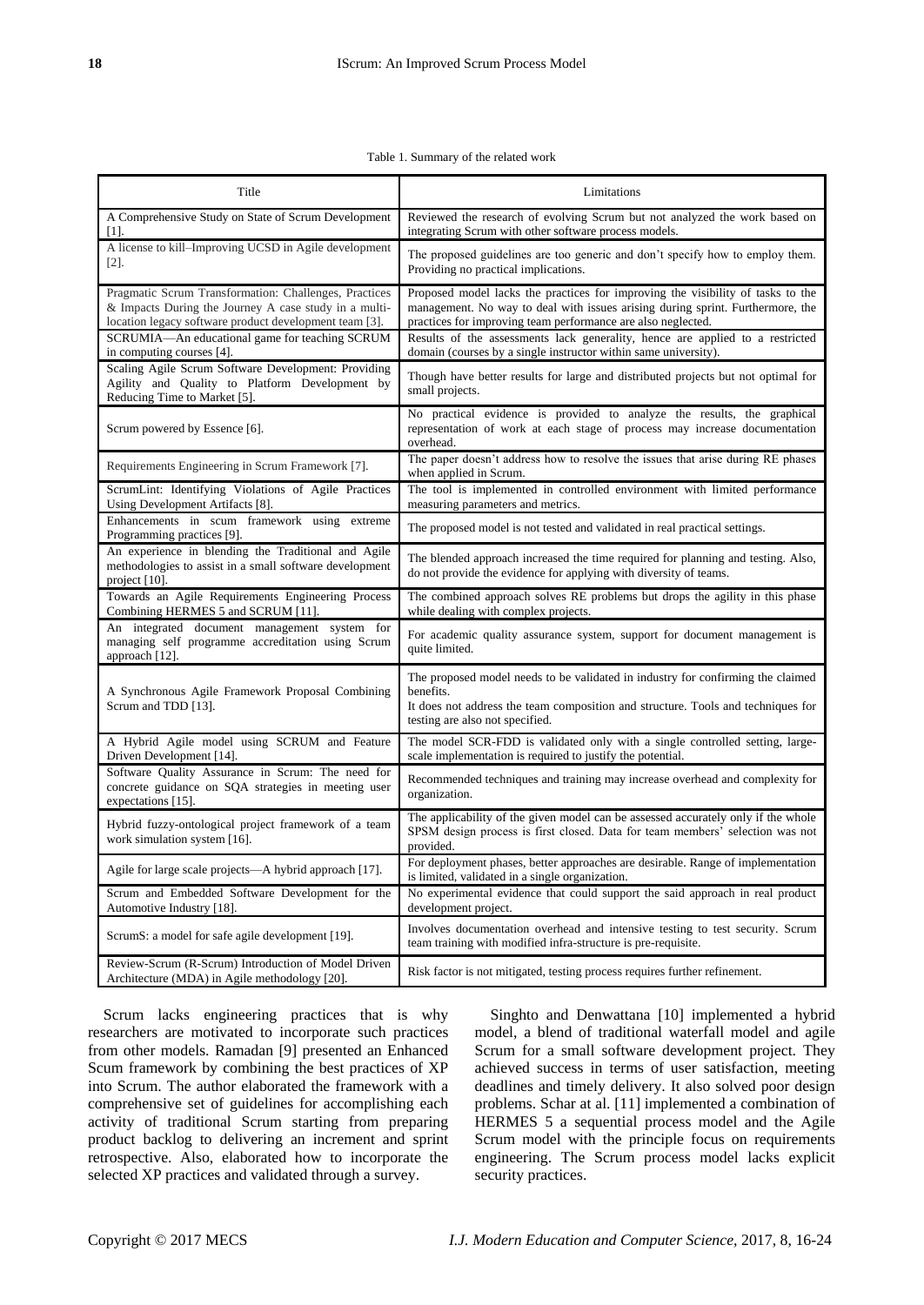management system. Maria *et al.* [13] proposed a synchronous framework integrating the Scrum and TDD by merging a series of good practices of Scrum for team management and some features of TDD regarding development and testing. This model involves incorporating management team of Scrum throughout the software process and the TDD team that develops the lines of code and tests them while ensuring feedback all the way thereby, increasing quality of both process and product.

Tirumala *et al.* [14] presented a hybrid model SCR-FDD, a combination of Scrum and FDD aimed at improving quality and time for development. Since the FDD model is more inclined towards achieving quality but not meeting deadlines in most of the cases. On the other hand, Scrum is more focus on strict time line than the quality. Keeping in view these facts, the SCR-FDD starts with identification of features and then modules comprising of multiple features are developed iteratively. The authors validated the model by implementing FDD, Scrum, and SCR-FDD in a real-time project with three small teams.

Khalane and Tanner [15] revealed SQA aspects in Scrum by presenting theory building case study. They found that it is the organization that decides how to customize development processes.

Orlowski et al. [16] proposed a hybrid fuzzyontological system for developing software process simulation-modeling SPSM system. Scrum model including project roles and management processes are all simulated by SPSM.

Tanveer [17] proposed a hybrid model combining the best practices of RUP with Scrum to overcome the weaknesses of both models and to improve the predictability, communication, and management. Takahira *et al.* [18] integrated V methodologies into Scrum framework for rapid development of embedded software in automotive industry. The Scrum process model lacks explicit security practices.

The Scrum process model lacks explicit security practices. Maria *et al.* [19] presented a model for safe agile development by adding specific security techniques to the conventional Scrum lifecycle without affecting its originality and mapped the Risk Analysis method.

Iqbal and Javed [20] proposed a Model Driven Architecture MDA in Scrum and named it as Review-Scrum. This model helps resolving issue like lack of pictorial representation of work and risk handling. It is evident that no single work embraces all the major problem areas of maintenance, team performance, documentation, testing and work visualization during

Sprint. Table 1 shows summary of related work highlighting the limitations.

## III. PROBLEM DEFINITION

Scrum's project management practices strongly advocate its application in projects with increasing complexity, but as far as its engineering areas are concerned, practices are not explicitly stated in the process model.

As discussed in Section II, researchers have been evolving the Scrum in different ways to cope up the challenges confronted while applying it for the projects varying in size and complexity. It is observed that all such efforts that have been made revolve around one or two problem areas at a time. However, there is no single solution that can cover most of the key problem areas simultaneously. Also, customizing Scrum may involve the risk of no longer adhering to the values, practices, and principles of the methodology ensued losing the integrity. Hence, the research question is:

How to tailor the Scrum framework to improve documentation, team's performance, visibility of work during a sprint, testing, and maintenance while preserving the integrity and simplicity of Scrum?

# IV. THE PROPOSED ISCRUM PROCESS MODEL

The proposed IScrum model is intended to deliver a high-quality software in minimum time for small to medium sized projects with co-located teams.

The proposed model adapts the traditional Scrum by tailoring the practices involved in requirements engineering. Also introducing a role of Technical Writer for appropriate documentation. Moreover, Scrum Master's role is customized to analyze the Stakeholder and team, also to conduct the training.

Firstly, we need to establish an infrastructure for Scrum to execute the process in full spirit. It encompasses identification of phases, events, roles and also the practices involved to undergo them. The improved process model includes the core components of traditional Scrum i.e. Product Backlog development, Sprint Planning, Daily Scrum, Sprint Review, and Sprint Retrospective except Scrum Training. Also, the major roles remain same including Scrum Master, Product Owner, and the Team except for Technical Writer a new addition in Scrum Team. The ceremonies of traditional Scrum are performed in a way not violating its ambiance but with a little tweak to the practices to overcome the impediments.

There are several activities and events in the presented model, their workflow is shown in Fig. 2.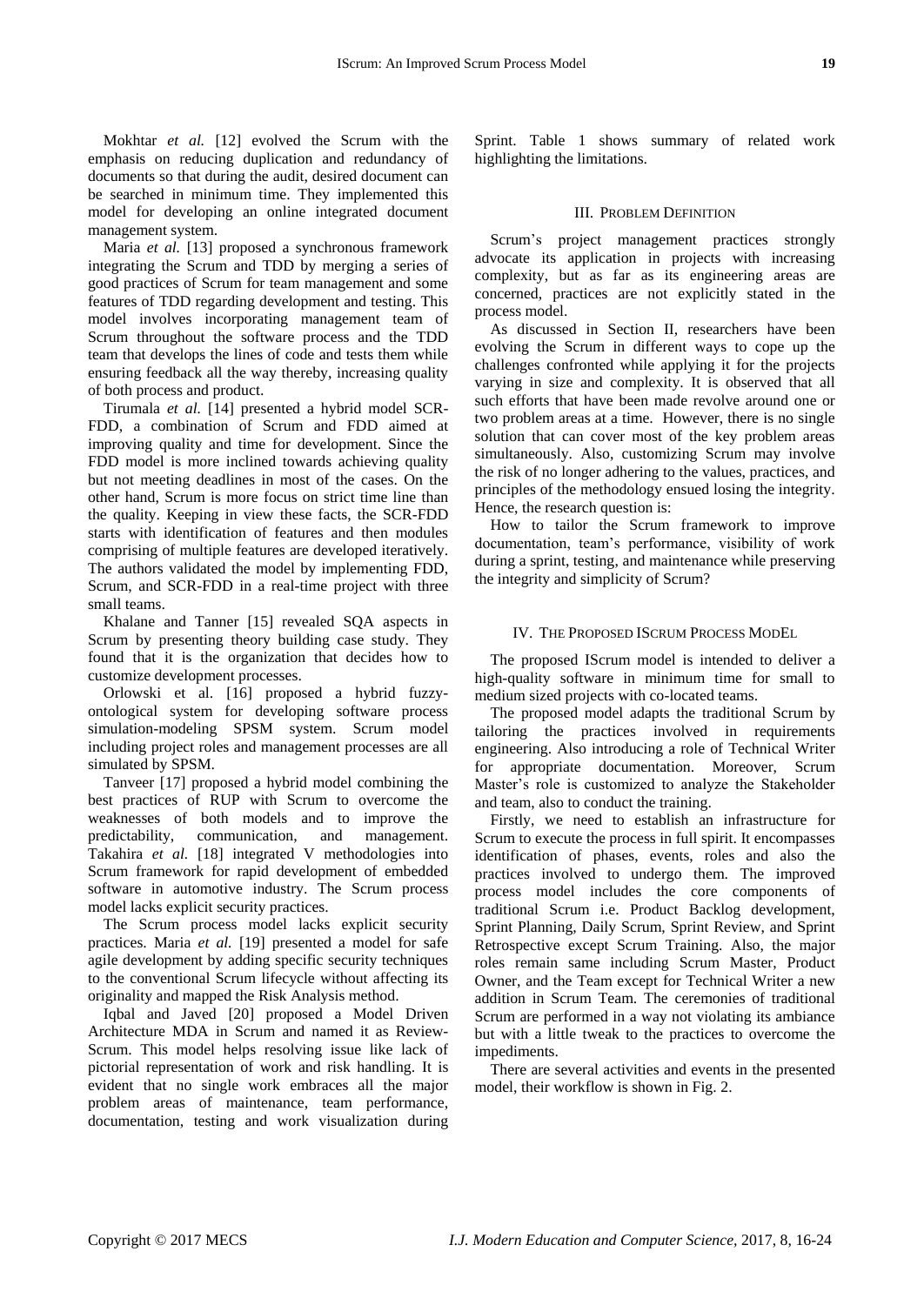

Fig. 2. IScrum process model

#### *A. Preliminary stakeholders' Analysis*

Product Owner is the representative of customers and users of the product. According to Scrum, Product Owner is solely responsible for requirements management. Project requirements usually cover a number of aspects e.g. functional, technical, and business. There are no such criteria defined for requirements content in Scrum. Therefore, it is a challenging task for the Product Owner to cover all dimensions of requirements efficiently. Furthermore, the Product Owner has to play two important roles of Business Analyst and Functional Analyst. Business Analyst is the one who imparts requirements i.e. what the business organization wants to achieve from the users of this product. The Functional Analyst divulges the requirements pertaining to what functionality customer desires from the product.

For that Product Owner should have a knowhow of such delicacies. Here, a preliminary analysis of Product Owner is necessary for two reasons:

Firstly, to evaluate that what level of training is required to the Product Owner for advancing through the process efficiently.

Secondly, to understand the nature of the upcoming project for planning and designing the task force and other resources.

#### *B. Team Formation*

Taken into account the nature of the project (its size and complexity), constraints (time and cost), available tools and technology and also the human resources a team will be designed having all the needed skill set. Here, a team member will play a new role of Technical Writer. The team size will be chosen according to the Scrum rules.

#### *C. Scrum Training*

Next step, after organizing team and analysis of Product Owner, is conducting training sessions. This training can be of two types: the Scrum Training and the Technical Skill training. Former is mandatory while latter can be conducted if required. An external resource person can be hired for Scrum training if feasible. Otherwise, only Train the Scrum Master first and then he can provide the Scrum training to the rest of the team by conducting in-house training sessions.

As all the events in Scrum are strictly time-boxed, so is the training practice. Training sessions can be of 04 hours per day for 2-3 days.

### *D. Role of Technical Writer*

Technical Writer can be presented as an integral player in the Scrum team to meet the challenge of insufficient documentation. He goes along with the process starting from the project planning all the way to Sprint retrospective and even after shipping the product to the maintenance.

For example, Technical Writer will take part in Sprint Planning for identifying stories and tasks that need further documentation. He may write test suites that will serve as technical documentation. Technical Writer will stay in touch with the developers and testers throughout the Sprint to achieve the team's collaboration over those deliverables that they are going to develop during the iteration.

#### *E. Role of Quality Assurance QA Engineer*

It has been found that QA engineer lags one Sprint behind because he has to wait for the release for testing. Role of QA engineer in Scrum team remains same but the practice is adapted in such a way that QA personnel remain engaged with the developers' team throughout the Sprint and they mutually decide the internal release. This release may comprise of half the features built and developers hand over the QA for testing. So that when the external release is ready the QA would need less time for testing. QA Engineer will also review the test results and test coverage for evaluating their adequacy. Also he would monitor the progress of testing with continuous feedback daily. During Sprint QA member would be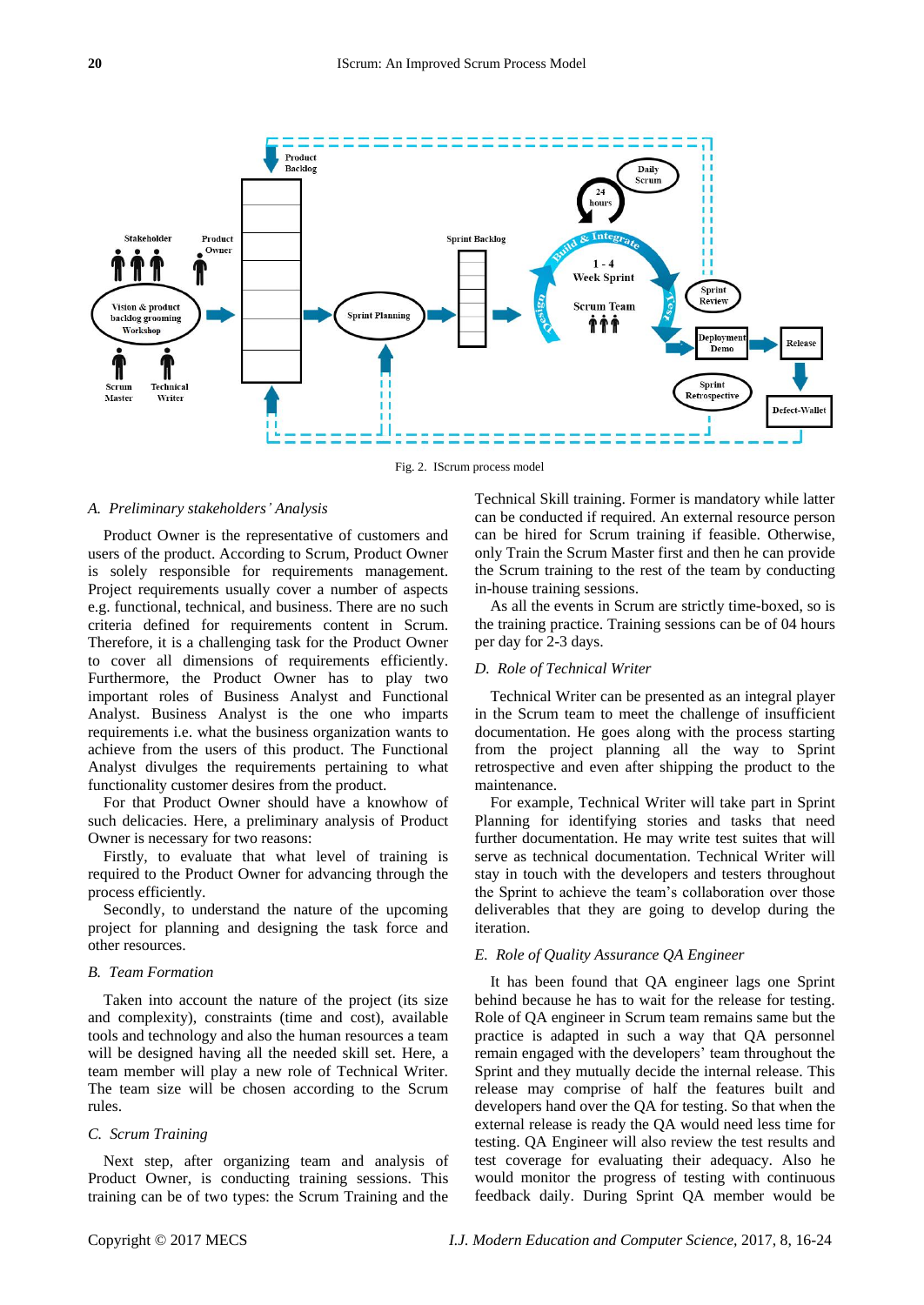# more informed about product. *F. Role of Scrum Master*

The Scrum Master will play the same role as is in traditional Scrum except with the added responsibility of Scrum training to the team. He will hold in-house training sessions for Scrum Team.

the time for testing and ensuring the quality as he will be

# *G. Workshop for Product Backlog grooming*

Arrange a workshop where the Product Owner, customers and other stakeholders together with Scrum Master and Technical Writer generate the Product vision, identify business needs, and decide high-level release timelines while grooming the product backlog in parallel. Both the customers and the team have a close collaboration that may lead to building mutual trust.

#### *H. Documentation*

Scrum doesn't ask for either more comprehensive or no documentation. According to Cockburn & Highsmith [22], they are the people who drive agile projects, if they are co-located then they do their best, moreover, their collaboration and face-to-face communication largely replace document preparation and dissemination. Keeping in view this fact, the researchers typically go for intensive communication to fill the gap caused due to reduced documentation. But here we need to keep the balance between communication and documentation.

Documentation practices of traditional Scrum will not be completely rejected rather improved. In order to have effective and adequate documentation, we need to decide first that what and when to document, for that following criteria are being proposed here.

The documentation will be done only if:

- a) There is no or little chance of having discussion.
- b) It clearly imparts the immediate goal of the project.
- c) That document can be turned into executable specifications i.e. requirement, architecture, and design specifications in the form of tests.
- d) That item/ concept/ requirement is stable.
- e) That is required to the customer.
- f) It is industry regulation or contractual obligation

During the Product Backlog grooming workshop, requirements analysis, their specification, and other technical documentation will be done by Technical Writer following the above-mentioned criteria. In the subsequent stages of Sprint planning and executing the Sprint, Technical Writer will document whatever values for the team and customers. Code will be as much selfdocumenting as possible.

#### *I. Standup meeting at the end of the day*

Unlike traditional Daily Scrum that is held at the start of the day, it is suggested to hold this meeting at the end of the working day. All the formalities for the meeting like time duration and place will remain same as are in

traditional Scrum. Each individual in the team will answer the two questions:

- a) What he/she has accomplished today?
- b) Any impediment?

After this, the tasks till next standup meeting will be re-planned such that in case of any impediment or bug that task is set to top priority. All the work in progress and not done yet will be made visible on a task board.

This way each member of the team will be accountable for his /her task accomplishment. Also, it keeps everyone on task and collaborating.

*J. Testing*

By using tests, 1) requirements, architecture, and design can be specified, and 2) our work can be validated. QA personnel will involve throughout the Sprint will perform early product acceptance tests.

Regression testing will be performed at the end of each Sprint by testers to ensure that new features developed in the current Sprint have not generated any unwanted effects or changed the previously developed functionality a.k.a. ripple effects in the entire product developed so far. White box testing will be performed by QA engineers if required.

It is suggested to use test suits that may or may not be platform dependent and should be completely automated with minimal human intervention needed. It will reduce the cost both in terms of human effort and time. Hence, improve the quality of the product.

## *K. Visibility of work during a sprint*

Active participation of customers in projects is desirable hence it lets them control the project. They acknowledge if they are updated and development work is visible to them [21]. The work is not visible during sprint to the stakeholders. For this, it is recommended to put all work that the team has to do in the Product backlog. This way the team's work will be made visible. Though, all the planned work is available in the product backlog still there are various unplanned items crawling into the Sprint and originating from different directions; it may be a manager, in some cases a Product owner, and sometimes from corporate-side. Place all the work in Product Backlog to make it visible and transparent, however, try not to interrupt the teams so that they can better achieve their Sprint goal without losing their focus.

The most upsetting thing for a team is new/changing requirements appearing amid a Sprint. In order to deal with them, some criteria can be set such that a new or change in requirement can only be allowed to a Sprint if:

- a) All requirements/tasks from the Sprint are done.
- b) It is a Priority item/critical for our users, or a kind of blocker.

Teams do not need any other Key Performance Indicator (KPI) rather they can better determine their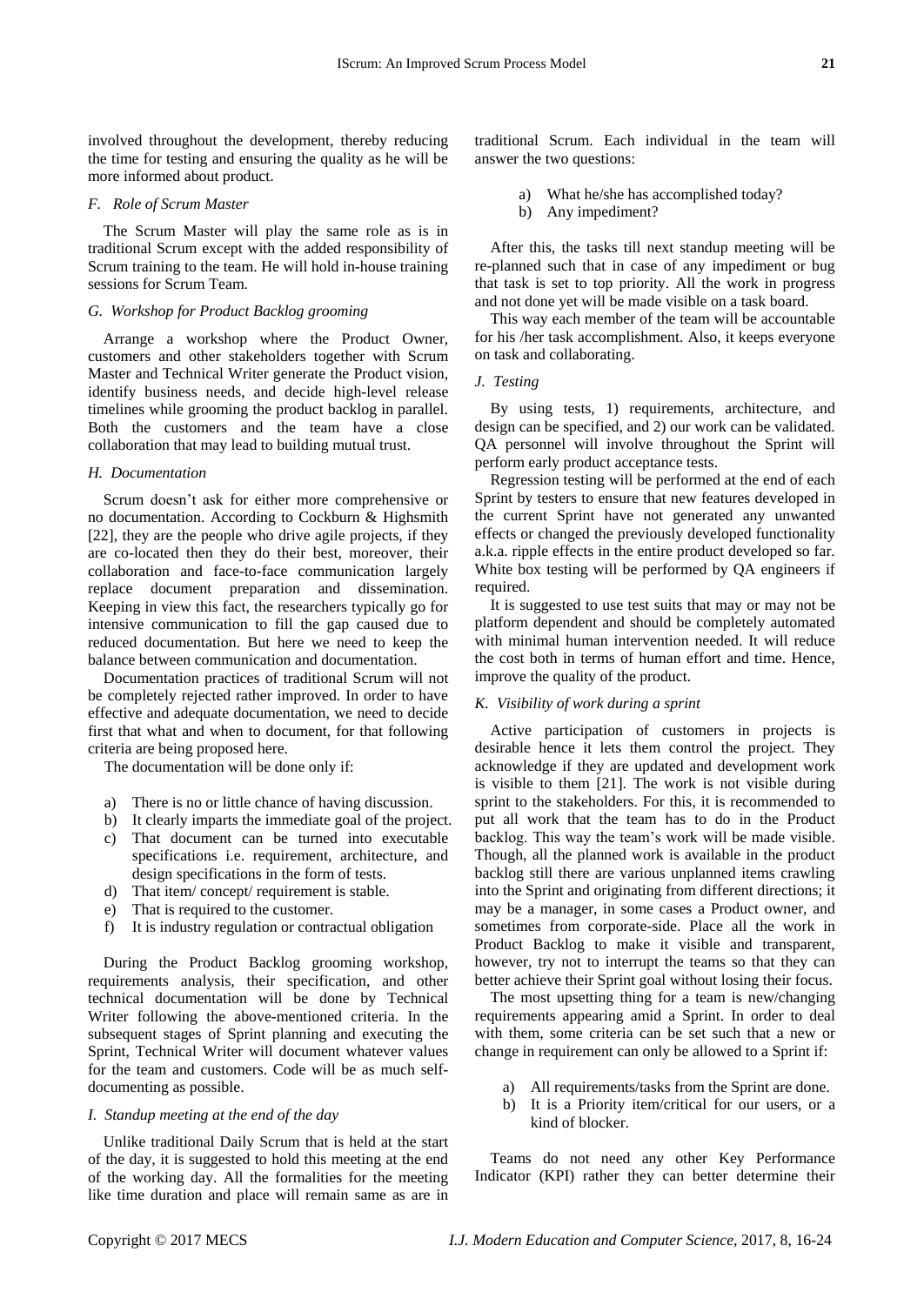performance patterns through visualizing their progress using some Time-in-Process Chart.

#### *L. Maintenance*

In order to improve the product quality, configuration management and defect management are crucial [40]. For keeping track of defects that may appear in last Sprint Release, use a defect-wallet on the task board. It will serve the purpose of defects logging. Initially, the defectwallet will contain no subtasks, but only some points assigned. In this way, it is ensured that even the task of fixing a defect is also included in the Sprint backlog with values assigned to it. In some cases, the product backlog can also be updated, if required. The scope of the Sprint can easily be updated to the Product Owner, in case it is being affected, the team can protect the Sprint goal. It would not only help keeping track of time but also ensure that team is conforming the burndown. This is how maintenance tasks and the development both run in parallel.

#### V. CONCLUSION AND FUTURE WORK

The proposed model adheres to the principles and values of original Scrum while retaining its simplicity. The presented model is expected to improve the team performance and produce the quality product. Scrum team's training will help improving the team performance. By introducing the role of Technical Writer, unified and quality documentation can be accomplished. It would help reducing traceability concerns. Also, the issue of inadequate documentation will be resolved. Visibility of work during Sprint will help improving customer's trust. The QA's interaction throughout the Sprint may lead to enhanced product quality. Automated testing will reduce time and effort, and maintenance will be a parallel part of the product development Sprint.

For future, it is intended to refine the model by validating it for different practical settings. Furthermore, the domain of research will be expanded by adding other problem areas of Scrum.

#### **REFERENCES**

- [1] S. Sharma, and N. Hasteer, "A comprehensive study on state of Scrum development," *In Computing, Communication and Automation (ICCCA), 2016 International Conference on*, pp. 867-872, IEEE, April 2016.
- [2] M. Larusdottir, J. Gulliksen, & A. Cajander, "A license to kill–Improving UCSD in Agile development," *Journal of Systems and Software*, vol. 123, pp. 214-222. 2017.
- [3] R. K. Gupta, P. Manikreddy, & K. C. Arya, "Pragmatic Scrum Transformation: Challenges, Practices & Impacts During the Journey A case study in a multi-location legacy software product development team," *In Proceedings of the 10th Innovations in Software Engineering Conference* pp. 147-156, ACM, Feb 2017.
- [4] C. G. von Wangenheim, R. Savi, and A. F. Borgatto, "SCRUMIA—An educational game for teaching SCRUM in computing courses," *Journal of Systems and Software*, vol. 86, pp. 2675-2687, 2013
- [5] M. M. Jha, R. M. F. Vilardell, & J. Narayan, "Scaling Agile Scrum Software Development: Providing Agility and Quality to Platform Development by Reducing Time to Market," *In Global Software Engineering (ICGSE), 2016 IEEE 11th International Conference on,* pp. 84-88, IEEE, August 2016.
- [6] J. S. Park, P. E. McMahon, & B. Myburgh, "Scrum powered by essence," *ACM SIGSOFT Software Engineering Notes*, vol. 41, pp. 1-8, 2016.
- [7] N. R. Darwish, & S. Megahed, "Requirements Engineering in Scrum Framework," Requirements Engineering, vol. 149, 2016.
- [8] C. Matthies, T. Kowark, K. Richly, M. Uflacker, and H. Plattner, "ScrumLint: identifying violations of agile practices using development artifacts," *In Cooperative and Human Aspects of Software Engineering (CHASE), 2016 IEEE/ACM*, pp. 40-43, May 2016.
- [9] N. R. Darwish, "Enhancements In Scum Framework Using Extreme Programming Practices," *International* Journal of *Intelligent Computing and Information Sciences (IJICIS),* Ain Shams University, vol. 14, pp.53- 67, 2014
- [10] W. Singhto, & N. Denwattana, "An experience in blending the traditional and Agile methodologies to assist in a small software development project," *In Computer Science and Software Engineering (JCSSE), 2016 13th International Joint Conference on IEEE,* pp. 1-5, July 2016.
- [11] B. Schär, S. Jüngling, & B. Thönssen, "Towards an Agile Requirements Engineering Process Combining HERMES 5 and SCRUM," *In Enterprise Systems (ES), 2015 International Conference on IEEE*, pp. 98-109, October 2015.
- [12] R. Mokhtar, N. H. Jaafar, N. F. Tahar, S. A. Sukiman, A. Aris, and N. F. Abu Bakar, "An integrated document management system for managing self programme accreditation using Scrum approach," *in Technology Management and Emerging Technologies (ISTMET), 2014 International Symposium on,* pp. 102-106, 2014
- [13] Savoine, M. Maria, V. F. Rocha, C. A. C. Bezerra, A. M. C. de Araújo, and J. K. M. Matias, "A Synchronous Agile Framework Proposal Combining Scrum and TDD," *ICSEA*, pp.350, 2016
- [14] S. Tirumala, S. Ali, B. G. Anjan, "A Hybrid Agile model using SCRUM and Feature Driven Development," *International Journal of Computer Applications* vol. 156 pp. 1-5, 2016.
- [15] T. Khalane and M. Tanner, "Software quality assurance in Scrum: The need for concrete guidance on SQA strategies in meeting user expectations," *in Adaptive Science and Technology (ICAST), 2013 International Conference on*, pp. 1-6. 2013.
- [16] C. Orlowski, I. Bach-Dabrowska, P. Kaplanski, and W. Wysocki, "Hybrid Fuzzy-ontological Project Framework of a Team Work Simulation System Embedded System," *in International Conference on Information Technology, Procedia Computer Science,* vol. 35, pp. 1175-1184, 2014.
- [17] M. Tanveer, "Agile for large scale projects—A hybrid approach," *In Software Engineering Conference (NSEC), 2015 National IEEE*, pp. 14-18, December 2015,
- [18] R. Y. Takahira, L. R. Laraia, F. A. Dias, A. S. Yu, P. T. Nascimento, and A. S. Camargo, "Scrum and Embedded Software development for the automotive industry," *in Management of Engineering & Technology (PICMET), 2014 Portland International Conference on,* pp. 2664- 2672, 2014.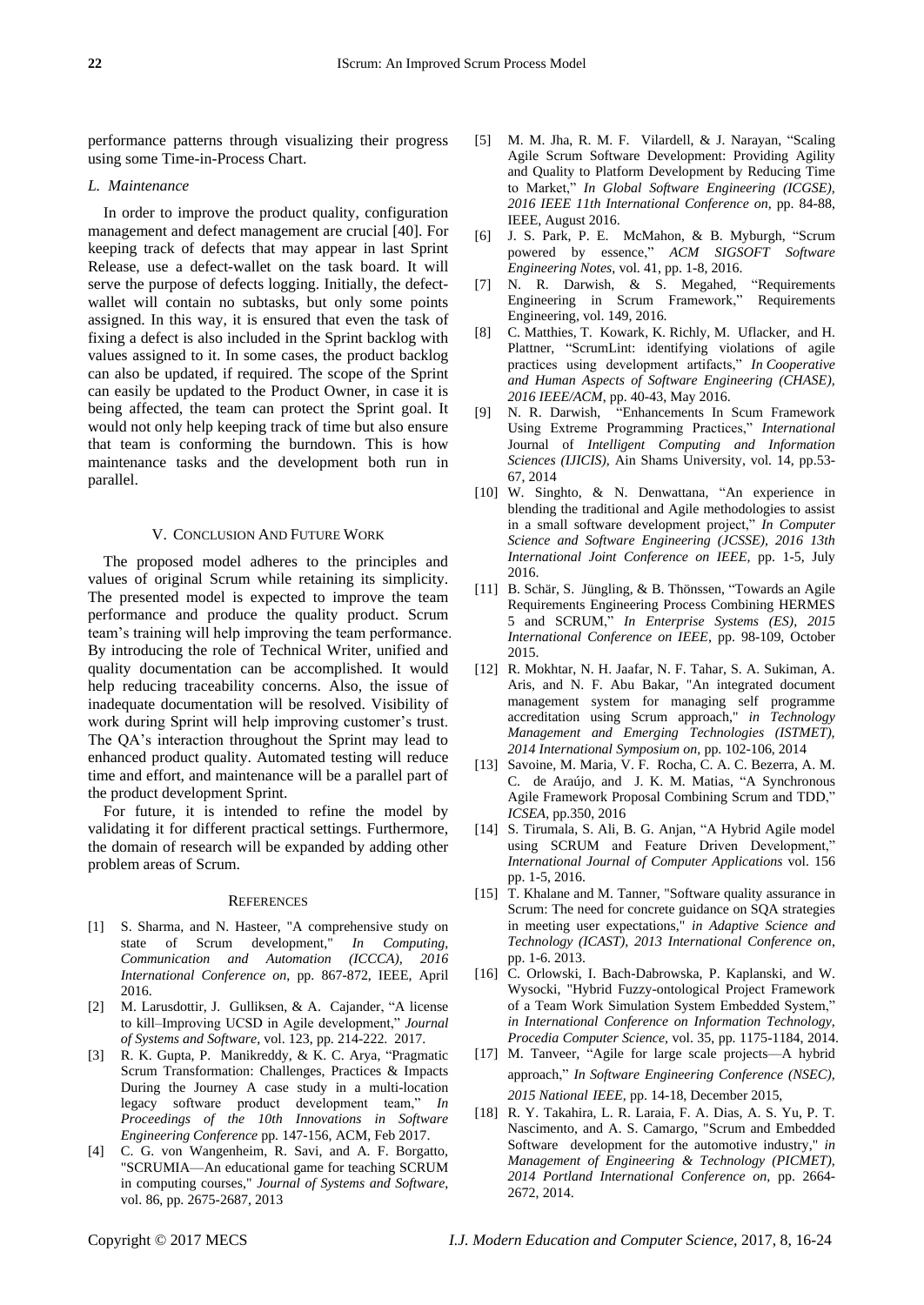- [19] R. E. Maria, Jr, L.A. Rodrigues, and N. A. Pinto, "ScrumS: a model for safe agile development," *In Proceedings of the 7th International Conference on Management of computational and collective intElligence in Digital EcoSystems ACM*, pp. 43-47, October 2015.
- [20] U. Iqbal, and A. Javed, "Review-Scrum (R-Scrum) Introduction of Model Driven Architecture (MDA) In Agile Methodology," *International Journal of Technology Enhancements and Emerging Engineering Research,* vol. 3, pp. 296-302, 2014.
- [21] K. Petersen, & C. Wohlin, "A comparison of issues and advantages in agile and incremental development between state of the art and an industrial case," *Journal of Systems and Software*, vol. 82 no. 9, pp. 1479-1490, 2009.
- [22] A. Cockburn, & J. Highsmith, "Agile software development, the people factor," *Computer*, vol. 34 no. 11, pp. 131-133, 2001.
- [23] A. Cockburn, "Agile Software Development," *Boston, MA, USA: Addison-Wesley Longman Publishing Co., Inc.*, 2002.
- [24] P. Abrahamsson, J. Warsta, M. T. Siponen, and J. Ronkainen, "New directions on agile methods: A comparative analysis," *in Proceedings of the 25th International Conference on Software Engineering, ser. ICSE '03. Washington, DC, USA: IEEE Computer Society,* pp. 244–254, 2003.
- [25] V. Szalvay, "An introduction to agile software development," *Danube technologies*, pp. 1-9, 2004.
- [26] D. Mougouei, N. F. M. Sani, & M. M. Almasi, "S-Scrum: a secure methodology for agile development of web services," *World of Computer Science and Information Technology Journal (WCSIT),* vol. 3, no. 1, pp. 15-19, 2013.
- [27] S. Alliance, "The 2015 State of Scrum Report," *Download unter www.Scrumalliance.org/why-Scrum/state-of-Scrumreport/2015-state-of-Scrum* 2015. [Accessed: 05 01 2017]
- [28] I. Ghani, Z. Azham, and S. R. Jeong, "Integrating Software Security into Agile-Scrum Method," *TIIS*, vol. 8, pp. 646-663, 2014.
- [29] K. Schwaber, "Agile project management with Scrum," *Microsoft press,* 2004
- [30] P. Deemer, G. Benefield, C. Larman and B. Vodde, "The Scrum primer V 1.2," *Scrum Alliance*, http://www.brianidavidson.com/agile/docs/Scrumprimer1 21.pdf. [Accessed: 05 01 2017]
- [31] P. Bootla, O. Rojanapornpun, and Mongkolnam, P., "Necessary skills and attitudes for development team members in Scrum: Thai experts' and practitioners' perspectives," *In Computer Science and Software Engineering (JCSSE), 2015 12th International Joint Conference on* pp. 184-189, IEEE. July 2015.
- [32] C. D. O. Melo, V. Santos, E. Katayama, H. Corbucci, R. Prikladnicki, A. Goldman, and F. Kon, "The evolution of agile software development in Brazil," *Journal of the Brazilian Computer Society*, vol. 19, no. 4, pp. 523-552, 2013.
- [33] M. O. Ahmad, P. Kuvaja, M. Oivo, and J. Markkula, "Transition of software maintenance teams from Scrum to Kanban," *In System Sciences (HICSS), 2016 49th Hawaii International Conference on* pp. 5427-5436, IEEE. 2016, January.
- [34] J. López-Martínez, R. Juárez-Ramírez, C. Huertas, S. Jiménez, and C. Guerra-García, "Problems in the Adoption of Agile-Scrum Methodologies: A Systematic Literature Review," *In Software Engineering Research*

*and Innovation (CONISOFT), 2016 4th International Conference in*, pp. 141-148, IEEE, April,2016.

- [35] S. Alliance, "The state of Scrum: benchmarks and guidelines," F. L. Orlando, D. Kim. 2013.
- [36] Mann, C. and Maurer, F., "A case study on the impact of Scrum on overtime and customer satisfaction," *In Agile Conference, 2005, Proceedings* IEEE, pp. 70-79, July, 2005.
- [37] F. Ghafoor, I. A. Shah, & N. Rashid, "Issues in Adopting Agile Methodologies in Global and Local Software Development: A Systematic Literature Review Protocol with Preliminary Results." *International Journal of Computer Applications,* vol*.* 160, no. 7, 2017.
- [38] Kapitsaki, M. Georgia and M. Christou, "Where is Scrum in the current Agile world?," *In Evaluation of Novel Approaches to Software Engineering (ENASE),* IEEE, *International Conference on*, pp. 1-8, 2014.
- [39] H. Iqbal, M. F. Khan, "Assimilation of Usability Engineering and User-Centered Design using Agile Software Development Approach," IJMECS, vol.6, no.10, pp. 23-28, 2014.
- [40] R. Noor, M. F. Khan, "Defect Management in Agile Software Development," IJMECS, vol.6, no.3, pp.55-60, 2014.
- [41] F. Anwer, S. Aftab, S. S. M. Shah, and U. Waheed, "Comparative Analysis of Two Popular Agile Process Models: Extreme Programming and Scrum," *International Journal of Computer Science and Telecommunications*, vol. 8, no. 2, March 2017.

#### **Authors' Profiles**

**Sara Ashraf** is student of MS Computer Science with specialization in Software Engineering at Virtual University of Pakistan. Her areas of interest include Software Process Improvement and Agile Software Development.



**Shabib Aftab** is working as a Lecturer in Computer Science Department, Virtual University of Pakistan. He got his MS degree in Computer Science from 'COMSATS Institute of Information Technology, Lahore. Previously he has completed M.Sc Information Technology from 'Punjab University College of Information

Technology (PUCIT), Lahore. His areas of research are Data Mining and Software Process Improvement.